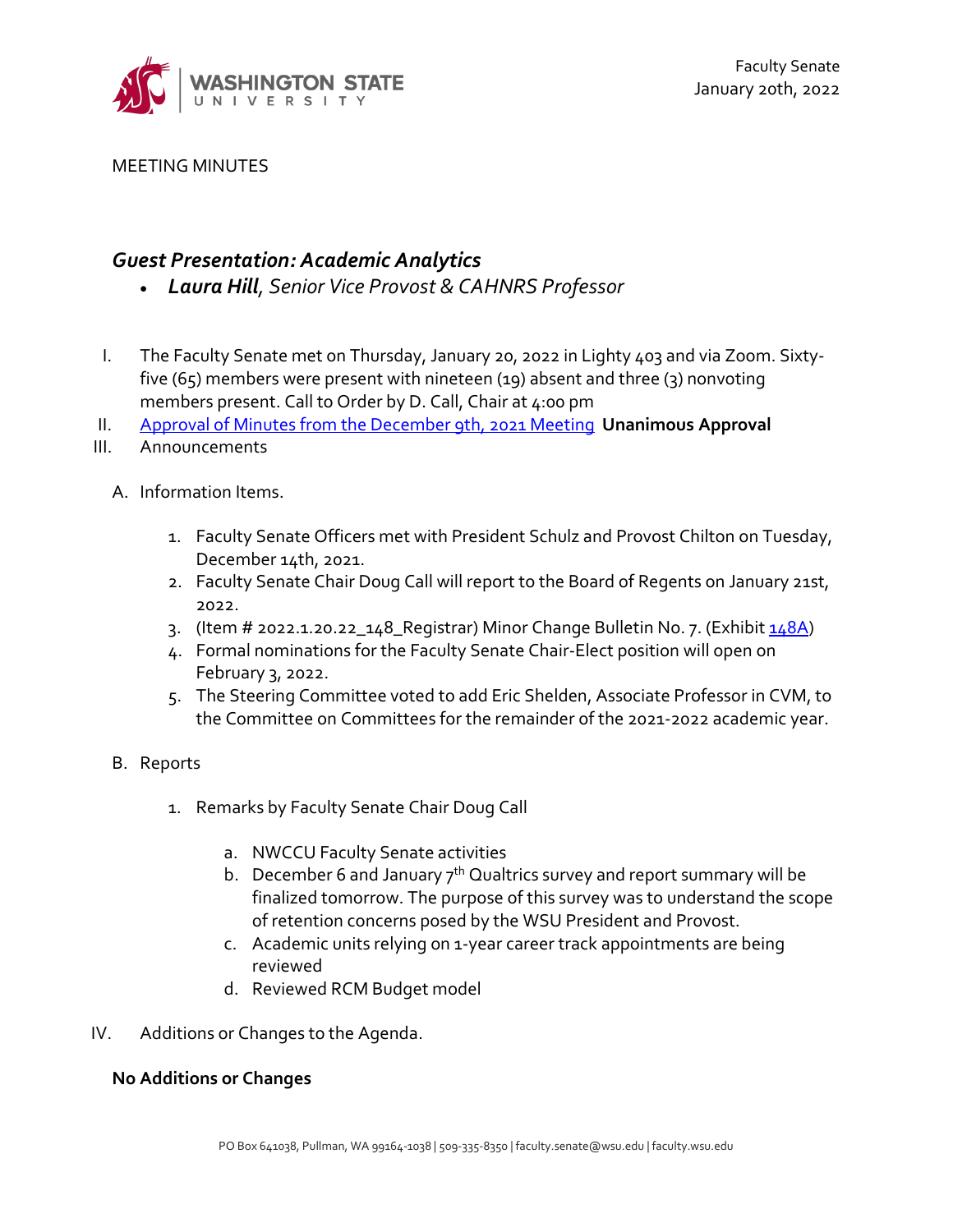

- V. Agenda Items
	- A. Action Items
		- 1. Item # 2021.12.9.21\_137\_GSC) Recommended approval to revise the PhD in Nutrition and Exercise Physiology (Exhibit [137A](https://s3.wp.wsu.edu/uploads/sites/2135/2021/12/137A-PhD-NEP.pdf) [137B](https://s3.wp.wsu.edu/uploads/sites/2135/2021/12/137B1.pdf) [137C\)](https://s3.wp.wsu.edu/uploads/sites/2135/2021/12/137C1.pdf). - G. Wayman / E. Nicol a. **Motion carried: 58 approve**; **0 reject**
		- 2. (Item # 2021.12.9.21\_138\_CoC) Recommended approval to revise the Committee on Committees composition language (Exhibi[t 138A\)](https://s3.wp.wsu.edu/uploads/sites/2135/2022/01/138A-CoC-Memorandum-V3-1.pdf). -C. Horne
			- **a. Motion carried: 57 approve**; **0 reject**
		- 3. (Item # 2021.12.9.21\_139\_FAC) Recommended approval to revise sections III.C.5.b of the *Faculty Manual (*Exhibit [139\)](https://s3.wp.wsu.edu/uploads/sites/2135/2021/12/139M1.pdf). -J. McDonald
			- **a. Motion carried: 55 approve**; **0 reject**
		- 4. (Item # 2021.12.9.21\_142\_GSC) Graduate Major Change Bulletin No. 4 (Exhibit [142A\)](https://s3.wp.wsu.edu/uploads/sites/2135/2021/12/142A-GMCB-4.pdf). -G. Wayman / E. Nicol
			- **a. Motion carried: 58 approve**; **0 reject**
	- B. Discussion Items:
		- 1. (Item # 2022.1.20.22\_143\_GSC) Revision of the PhD in Computer Science (Exhibit [143A](https://s3.wp.wsu.edu/uploads/sites/2135/2022/01/143A1.pdf) [143B\)](https://s3.wp.wsu.edu/uploads/sites/2135/2022/01/143B1.pdf). -G. Wayman / E. Nicol
			- **a. No discussion**
		- 2. (Item # 2022.1.20.22\_144\_GSC) Revision of the PhD in Criminal Justice and Criminology (Exhibi[t 144A](https://s3.wp.wsu.edu/uploads/sites/2135/2022/01/144A1.pdf) [144B\)](https://s3.wp.wsu.edu/uploads/sites/2135/2022/01/144B1.pdf). -G. Wayman / E. Nicol
			- **a. No discussion**
		- 3. (Item # 2022.1.20.22\_145\_GSC) Graduate Major Change Bulletin #5 (Exhibit  $\frac{145A}{1}$ . -G. Wayman / E. Nicol
			- a. **Concern:** considerations for where the location of the degree program will be offered.
			- b. **Response:** Follow up will be provided
		- 4. (Item # 2022.1.20.22\_147\_FAC) Proposal to add to Section I.B.1.a of the *Faculty Manual to* page 11 immediately before (1) *Faculty Categories (Exhibit* [147A\)](https://s3.wp.wsu.edu/uploads/sites/2135/2022/01/147A1.pdf). -J. McDonald
			- a. Request to remove the language "successful" from the proposal.
			- b. Punctuation follow-up request
			- c. Confirmation that the Chair / Dean / Academic Director / VCAA if applicable are all in agreement on the decision for promotion and tenure.
		- 5. (Item # 2022.1.20.22\_149\_AAC) Proposal to Establish New Rule 26 (Exhibit  $149A$ ). -E. Silva-Lopez
			- **a. No discussion**
		- 6. (Item # 2022.1.20.22\_150\_AAC) Undergraduate and Professional Major Change Bulletin No. 5 requirements and courses (Exhibit[s 150A](https://s3.wp.wsu.edu/uploads/sites/2135/2022/01/150A-upmcb-5-requirements.pdf) [150B\)](https://s3.wp.wsu.edu/uploads/sites/2135/2022/01/150B-upmcb-5-courses.pdf). E. Silva-Lopez